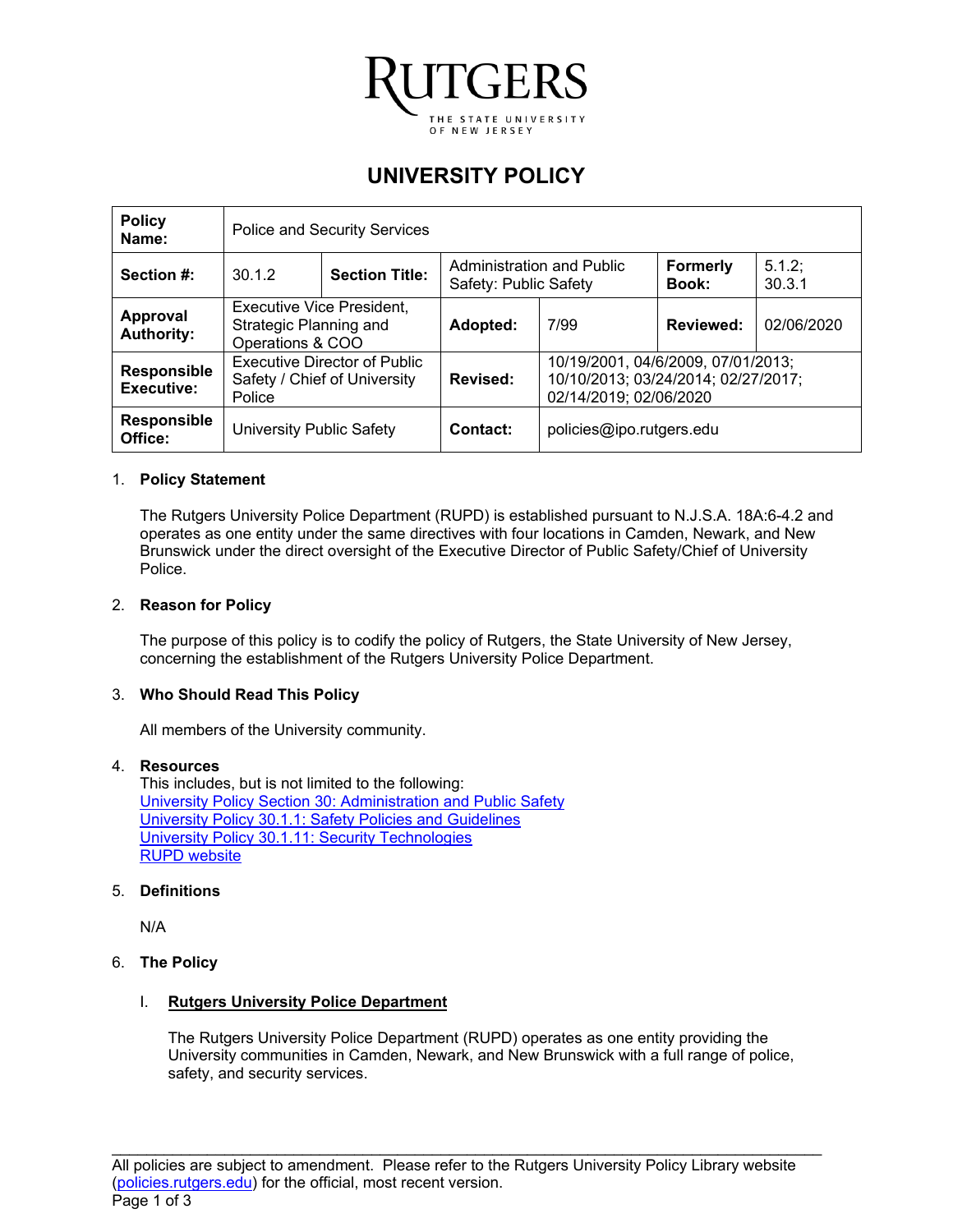The Rutgers University Police Department provides emergency response services 24 hour a day, 365 days a year and employs sworn police officers, security officers, communications personnel (telecommunicators), community service officers (students), and other civilian personnel.

# II. **Responsibilities under the Executive Director of Public Safety / Chief of University Police**

The Executive Director of Public Safety / Chief of University Police shall be the Chief Law Enforcement Officer of the University and shall be the head of the police force; having complete authority over all personnel, functions, and operations of the agency. The Executive Director of Public Safety / Chief of University Police shall report to the Executive Vice President for Strategic Planning and Operations and Chief Operating Officer for the efficiency and routine day-to-day operations thereof and shall:

- 1. Assume the responsibility for the operation and efficiency of the agency as provided by New Jersey Statute N.J.S.A. 18A:6-4.1 *et. seq.*;
- 2. Assign the functions, powers, and duties of all personnel of the agency;
- 3. Oversee issues and decisions that could impact other bargaining unit members of the RUPD (i.e., issues that could result in the creation of precedent and/or actions that could result in the establishment of a practice) as well as overseeing the collective bargaining agreements that impact RUPD personnel;
- 4. Develop mutual aid plans between the Police Department and other Rutgers emergency support units (Emergency Services, the Office of Emergency Management, and Environmental Health and Safety) as well as ensuring that appropriate Mutual Aid Plans with neighboring departments and units are current;
- 5. Make, administer, and enforce rules and regulations for the disposition, conduct, and discipline of the police force;
- 6. Maintain RUPD standards and operational procedures that provide for consistency, uniformity, and interoperability of personnel and equipment while ensuring oversight and compliance with federal, state, and University policies, rules, laws, codes, and industry guidelines;
- 7. Regularly report on incidents to the Executive Vice President for Strategic Planning and Operations and Chief Operating Officer;
- 8. Coordinate all major and sensitive criminal and administrative investigations;
- 9. Oversee the departmental budgets and procurement processes;
- 10. Oversee the commissioning review board as part of the hiring process;
- 11. Coordinate and oversee accreditation processes;
- 12. Provide direct oversight to the internal affairs processes covering the investigation and adjudication of police misconduct and disciplinary processes;
- 13. Coordinate and approve all Universitywide communications regarding safety and security matters;
- 14. Develop, oversee, and enforce police department policies and procedures.

## III. **Responsibilities under the Deputy Chief of University Police**

The Deputy Chief of University Police shall report directly to the Executive Director of Public Safety / Chief of University Police. The Deputy Chief shall manage several system-wide functions as defined by the Executive Director of Public Safety / Chief of University Police. The areas of responsibility managed by the Deputy Chief of University Police that support the mission and operations of the Rutgers University Police Department include, but are not limited to, the following:

- 1. Manage the police department's accreditation and policy development processes;
- 2. Assign or conduct internal affairs investigations in compliance with departmental policy;
- 3. Provide direct oversight of the Public Safety E9-1-1 Communications & Dispatch Center;
- 4. Coordinate compliance with the Jeanne Clery Disclosure of Campus Security Policy and Campus Crime Statistics Act (20 USC 1092(f)) on behalf of Rutgers, the State University of New Jersey; and

\_\_\_\_\_\_\_\_\_\_\_\_\_\_\_\_\_\_\_\_\_\_\_\_\_\_\_\_\_\_\_\_\_\_\_\_\_\_\_\_\_\_\_\_\_\_\_\_\_\_\_\_\_\_\_\_\_\_\_\_\_\_\_\_\_\_\_\_\_\_\_\_\_\_\_\_\_\_\_\_\_\_